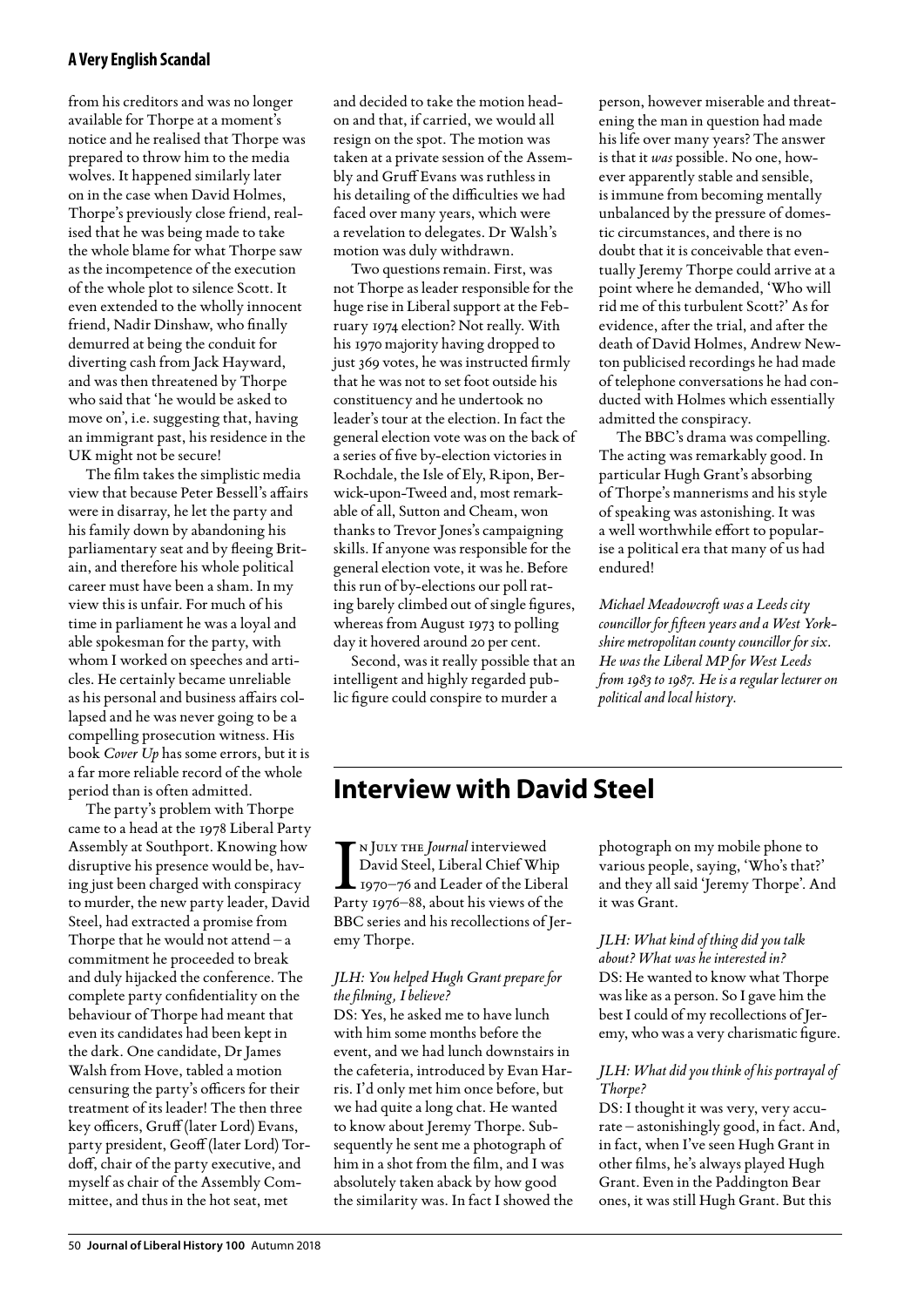*JLH: What was wrong with the script?* DS: I can't tell whether it was the book [John Preston's *A Very English Scandal: Sex, Lies and a Murder Plot at the Heart of the Establishment* (Viking 2016)] that was wrong or the film script. But, in particular, they seem to make a bit of a villain out of Emlyn Hooson, which is not right. And the very first moment when I appear in the film, Emlyn Hooson is introducing me to Norman Scott. That's complete rubbish, because I remember very clearly that what happened was that Scott's landlady in Wales was a constituent of Emlyn's – I think possibly knew Emlyn, I'm not sure – and she arranged to bring him down to meet Emlyn. And of course, typical Emlyn, he was in court the day they came and asked me if I would meet them instead. He was also under the impression – because the woman had written to him about allegations against a colleague – that she was coming to talk about Peter Bessell. So I was ready to hear things about Peter Bessell – which wouldn't surprise me! – and then out came this story about Thorpe. But the film got it completely wrong. The film was entertainment, so I don't think it matters all that much. But it was a bit hard on Emlyn. The fact that he'd stood for the leadership against Thorpe was neither here nor there. The other thing that was odd was they showed a scene of me announcing that Thorpe was elected leader and he then wielded a sword and cut a cake. Well, that was all complete rubbish. No such thing ever happened.

### *JLH: What did you think of the portrayal of Peter Bessell?*

DS: I thought it was again remarkably good. Bessell was always regarded by his colleagues as a bit of a charlatan, and I thought that came across well.

### *JLH: So it wasn't a surprise that Bessell turned up as a witness against Thorpe in the court case?*

DS: Nothing about Bessell would surprise anybody. He wrote that

extraordinary book and then he signed this fatal contract with the *Sunday Telegraph* – which, of course, the lawyers blew out of the water, and helped get Jeremy off.

*JLH: I think there was also a problem with the cars that Thorpe was shown driving?* DS: When I received the photograph of Grant, it was supposed to be Jeremy Thorpe coming out of his car, and I looked at it and I said immediately, 'The car is wrong.' They had him driving a three-litre Rover and he didn't – he drove a Humber Super Snipe. The reason I remember it so well is because he drove me around on polling day in my by-election in the car – and I know about cars! They also had him down at his cottage driving a white Triumph Stag; in fact it should have been a white Rover 2000. It didn't affect the story,

but it was just irritating and unnecessarily wrong.

*JLH: One comment that people made was why on earth didn't they manage to get Norman Scott a National Insurance card?* DS: It's a very good question – and I don't know the answer. It has always struck me as peculiar that the whole thing hinged, according to Scott, on the fact that he didn't have a National Insurance card. I mean surely, if Thorpe was going to all this trouble – talking to Reginald Maudling and all the rest of it – surely he could have got him a new National Insurance card?

*JLH: As portrayed in the television series, Thorpe says: 'Can't we kill him?' Do you think he actually said that at any point, or was it more like: 'Can't we just do something to get rid of him?'*



David Steel and Jeremy Thorpe at the unveiling of Thorpe's portrait in the National Liberal Club